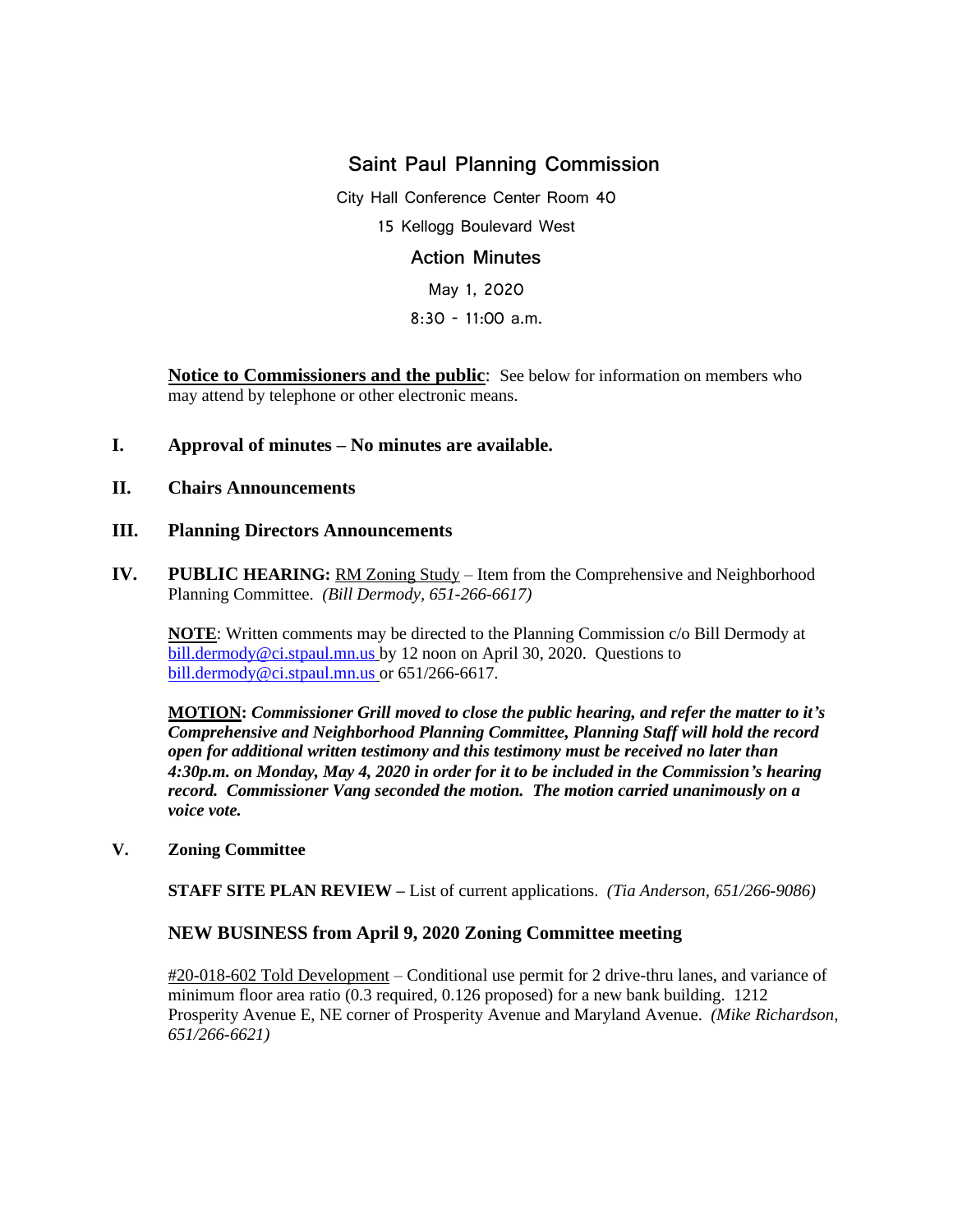#### **MOTION:** *Commissioner Edgerton moved the Zoning Committee's recommendation to approve the conditional use permit subject to additional conditions and denial of the variance. The motion carried 11-1 (Edgerton)on a roll call vote.*

#20-018-721 Bandana Blvd. Housing Ramp – Rezone from B3 general business to T3 traditional neighborhood. 1015 Bandana Blvd W, NW corner at Energy Park Dr. and Bandana Blvd. *(Josh Williams, 651/266-6659)* 

#### **MOTION:** *Commissioner Edgerton moved the Zoning Committee's recommendation to approve the rezoning. The motion carried unanimously on a roll call vote.*

#20-018-744 Bandana Blvd. Housing Ramp – Variance of maximum front yard setback in T3 district. 1015 Bandana Blvd W, NW corner at Energy Park Dr. and Bandana Blvd. *(Josh Williams, 651/266-6659)*

#### **MOTION:** *Commissioner Edgerton moved the Zoning Committee's recommendation to approve the variance subject to additional conditions. The motion carried unanimously on a roll call vote.*

#20-015-283 Charles Belcher – Change and expansion of a nonconforming use to add auto repair and outdoor auto sales to existing auto body shop and dwelling, and variances for parking (24 required, 7 proposed) and distance between vehicular access and intersection (60 ft. required, 13 ft. proposed). 1334-1346 Arcade St, SE corner of Arcade Street and Clear Avenue. *(Bill Dermody, 651/266-6617)* 

**MOTION:** *Commissioner Edgerton moved denial of variance for minimum distance between vehicular access and intersection, approval of the variance of required parking and approval of the change and expansion of nonconforming use to add auto repair and outdoor auto sales subject to additional conditions. The motion carried 10-2 (Baker, Underwood) on a roll call vote.* 

#### **NEW BUSINESS from April 23, 2020 Zoning Committee meeting:**

#20-021-233 337 7<sup>th</sup> Street West – Conditional use permit for a maximum building height of 85 feet, variance to increase the maximum floor area ratio (FAR) from 3.0 to 4.1, and a variance to reduce the required number of off-street parking spaces from 136 to 110. 337 7th Street West and 366-372 Smith Avenue. *(Anton Jerve, 651/266-6567)* 

#### **MOTION:** *Commissioner Edgerton moved the Zoning Committee's recommendation to approve the conditional use permit subject to additional conditions. The motion carried 11-1 (Underwood) on a roll call vote.*

Commissioner Edgerton announced the items on the agenda at the next Zoning Committee meeting on May 7, 2020.

## **VI. Comprehensive and Neighborhood Planning Committee**